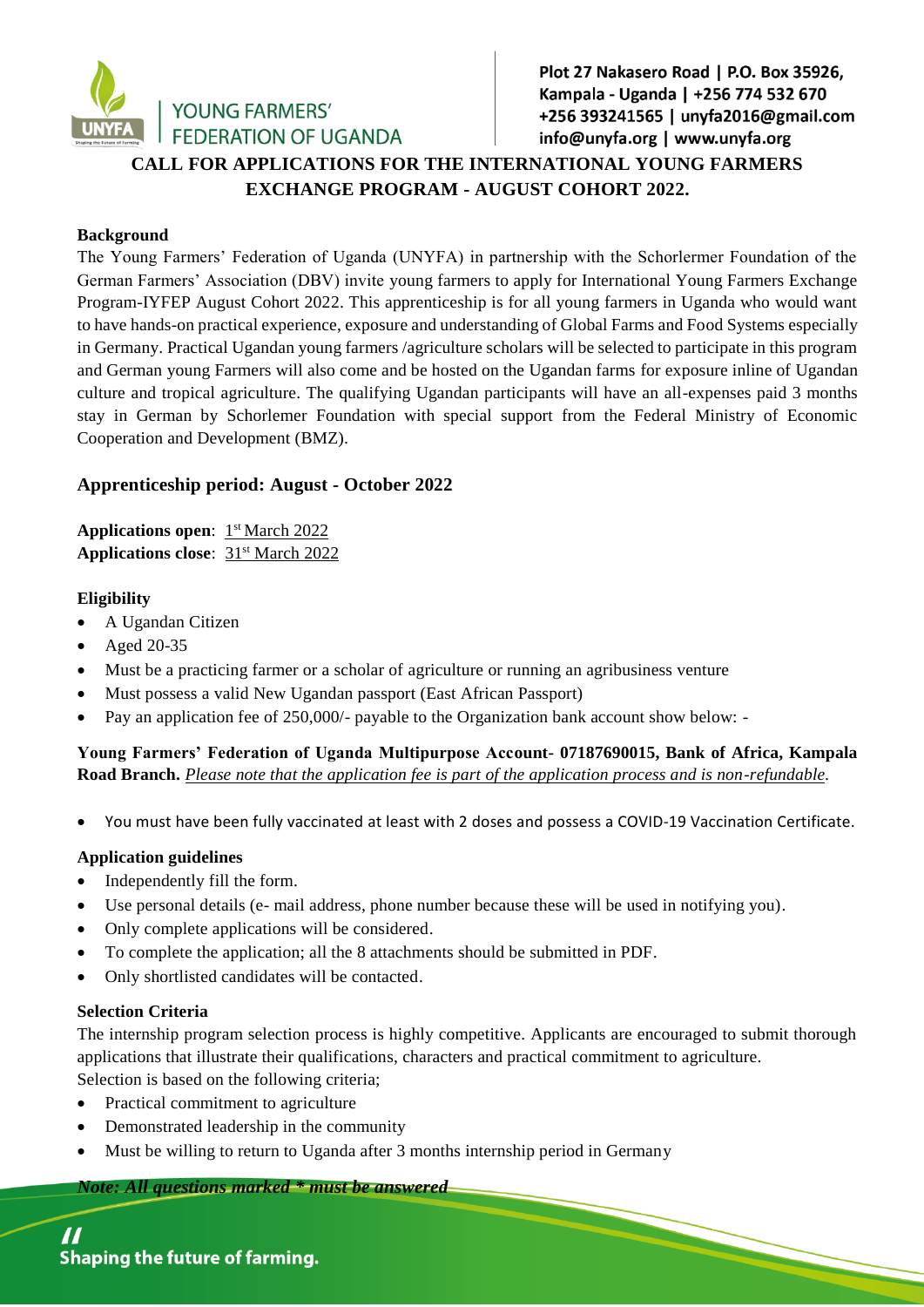

**Bio-data**

# YOUNG FARMERS' **FEDERATION OF UGANDA**

Plot 27 Nakasero Road | P.O. Box 35926, Kampala - Uganda | +256 774 532 670 +256 393241565 | unyfa2016@gmail.com info@unyfa.org | www.unyfa.org

| $\mathcal{L}(\mathcal{L}(\mathcal{L}))$ and $\mathcal{L}(\mathcal{L}(\mathcal{L}))$ and $\mathcal{L}(\mathcal{L}(\mathcal{L}))$ and $\mathcal{L}(\mathcal{L}(\mathcal{L}))$ |                                                                                       |
|-----------------------------------------------------------------------------------------------------------------------------------------------------------------------------|---------------------------------------------------------------------------------------|
|                                                                                                                                                                             |                                                                                       |
|                                                                                                                                                                             |                                                                                       |
|                                                                                                                                                                             |                                                                                       |
| Sex *                                                                                                                                                                       |                                                                                       |
|                                                                                                                                                                             | $\Box$ Female                                                                         |
|                                                                                                                                                                             | $\Box$ Male                                                                           |
|                                                                                                                                                                             |                                                                                       |
|                                                                                                                                                                             |                                                                                       |
| Marital status *                                                                                                                                                            |                                                                                       |
| $\Box$                                                                                                                                                                      | Single                                                                                |
| $\Box$                                                                                                                                                                      | Married                                                                               |
|                                                                                                                                                                             | $\Box$ Divorced                                                                       |
| $\Box$                                                                                                                                                                      | Separated                                                                             |
|                                                                                                                                                                             | $\Box$ Widow/widower                                                                  |
| Which region are you from? *                                                                                                                                                |                                                                                       |
|                                                                                                                                                                             | $\Box$ Central                                                                        |
| $\Box$                                                                                                                                                                      | Eastern                                                                               |
| $\Box$                                                                                                                                                                      | <b>Far East</b>                                                                       |
| $\Box$                                                                                                                                                                      | Northern                                                                              |
|                                                                                                                                                                             | $\Box$ Western                                                                        |
|                                                                                                                                                                             | $\Box$ West Nile                                                                      |
| Address (Country, District, Sub-county, village) *                                                                                                                          |                                                                                       |
|                                                                                                                                                                             |                                                                                       |
|                                                                                                                                                                             | Are you a member of the Young Farmers' Federation of Uganda (UNYFA)? *                |
|                                                                                                                                                                             | $\Box$ Yes                                                                            |
|                                                                                                                                                                             | $\Box$ No                                                                             |
| If yes, which District Young Farmers' Association, Youth Initiative or Youth Cooperative are<br>you part of?                                                                |                                                                                       |
|                                                                                                                                                                             | For how long have you been a member of the District Young Farmers' Association, Youth |
|                                                                                                                                                                             |                                                                                       |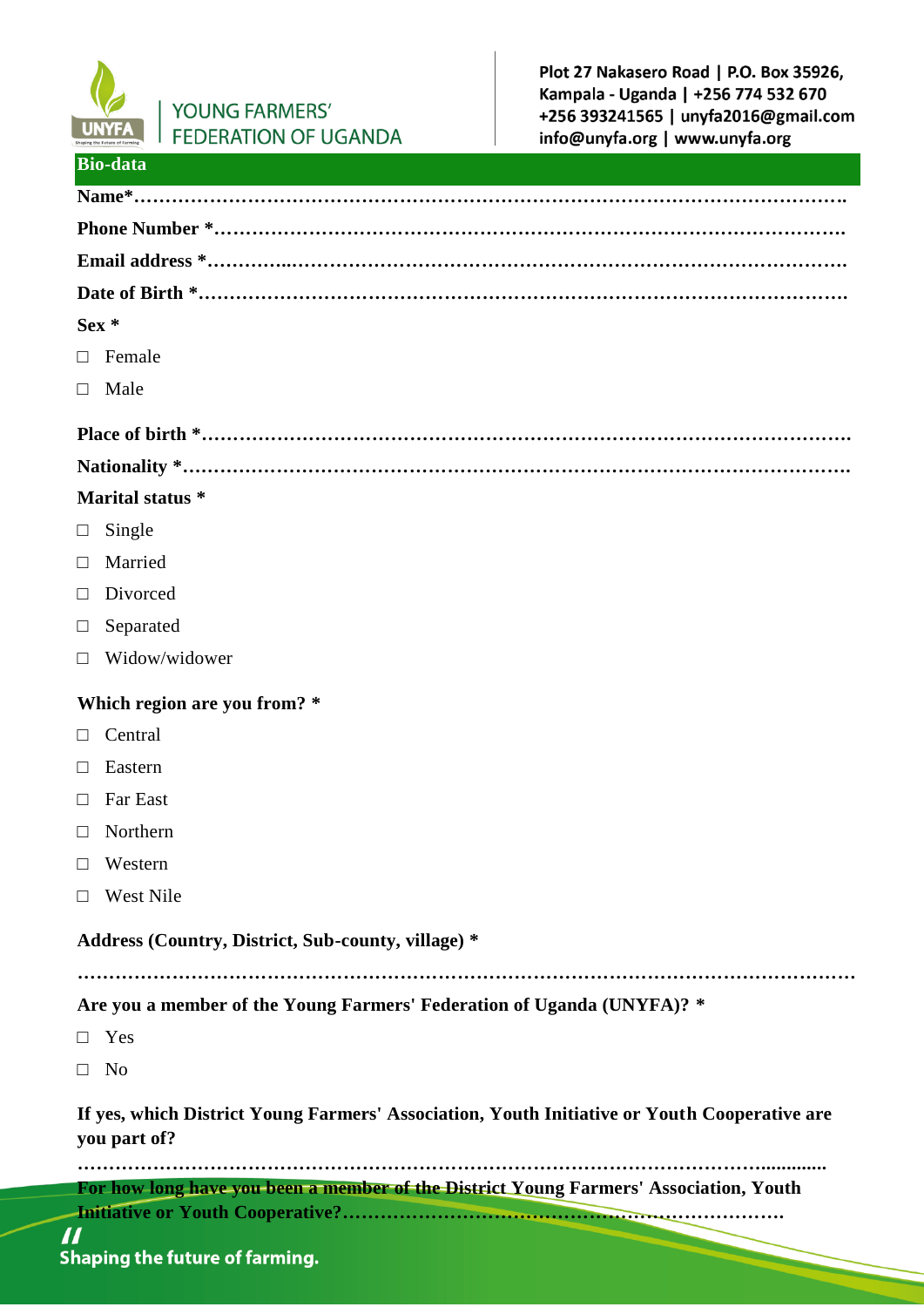

### **Next of kin**

#### *Please provide 2 contact persons resident in Uganda*

# **Next of Kin 1 \***

# **Name\* ………………………………………………………………………………………………………… Relationship \*** □ Father □ Mother  $\Box$  Sibling (Sister or brother) □ Spouse □ Gaurdian □ Other**:……………………………………………………………………………………………… Phone number \*………………………………………………………………………………………. Address (Country, District, Sub-county, village) \* ………………………………………………………………………………………………………… Next of Kin 2 \* Name\*……..…………………………………………………………………………………………… Relationship \*** □ Father □ Mother  $\Box$  Sibling (Sister or brother) □ Spouse □ Guardian □ Other:……………………………………………………………………………………………… **Phone number \*..……………………………………………………………………………………… Address (Country, District, Sub-county, village) \* …………………………………………………………………………………………………………..**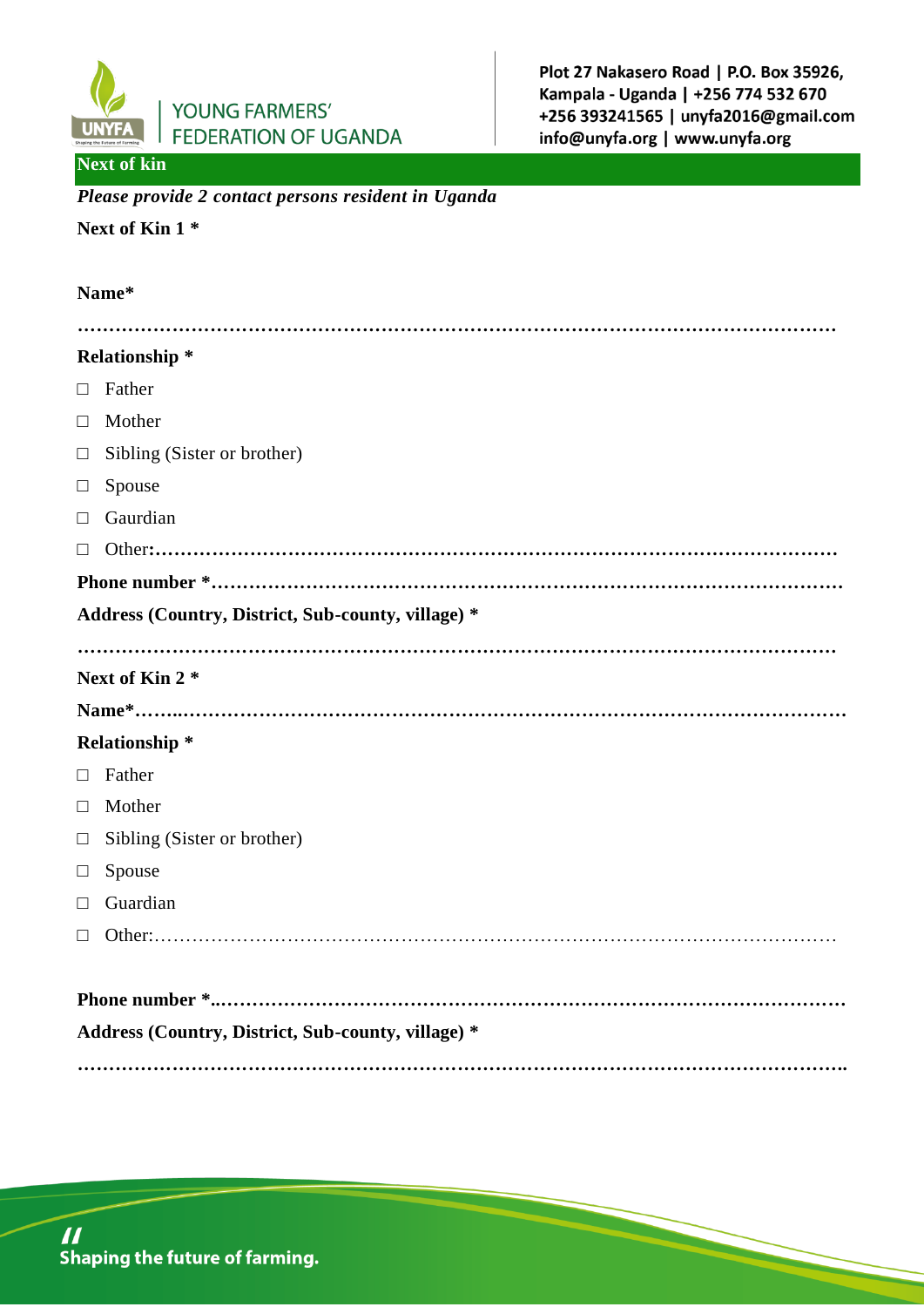

# **Your farm details**

# **Name of farm………..…………………………………………………………………………………..**

#### **Location of farm (Country, District, Sub-county, village) \***

**……………………………………………………………………………………………………………**

#### **Registration status \***

- □ Registered
- □ Not registered

#### **Major enterprises on your farm \***

- □ Crops
- □ Beef
- □ Dairy
- □ Mixed operation
- □ Pigs
- □ Poultry
- □ Sheep
- □ Goats
- □ Beekeeping
- □ Tree nursery
- □ Garden/ landscaping"
- □ Horticulture
- □ Viniculture
- □ Forestry
- □ Fisheries
- □ Insect rearing

**If other, state the enterprise………………………………………………………………………………………………….**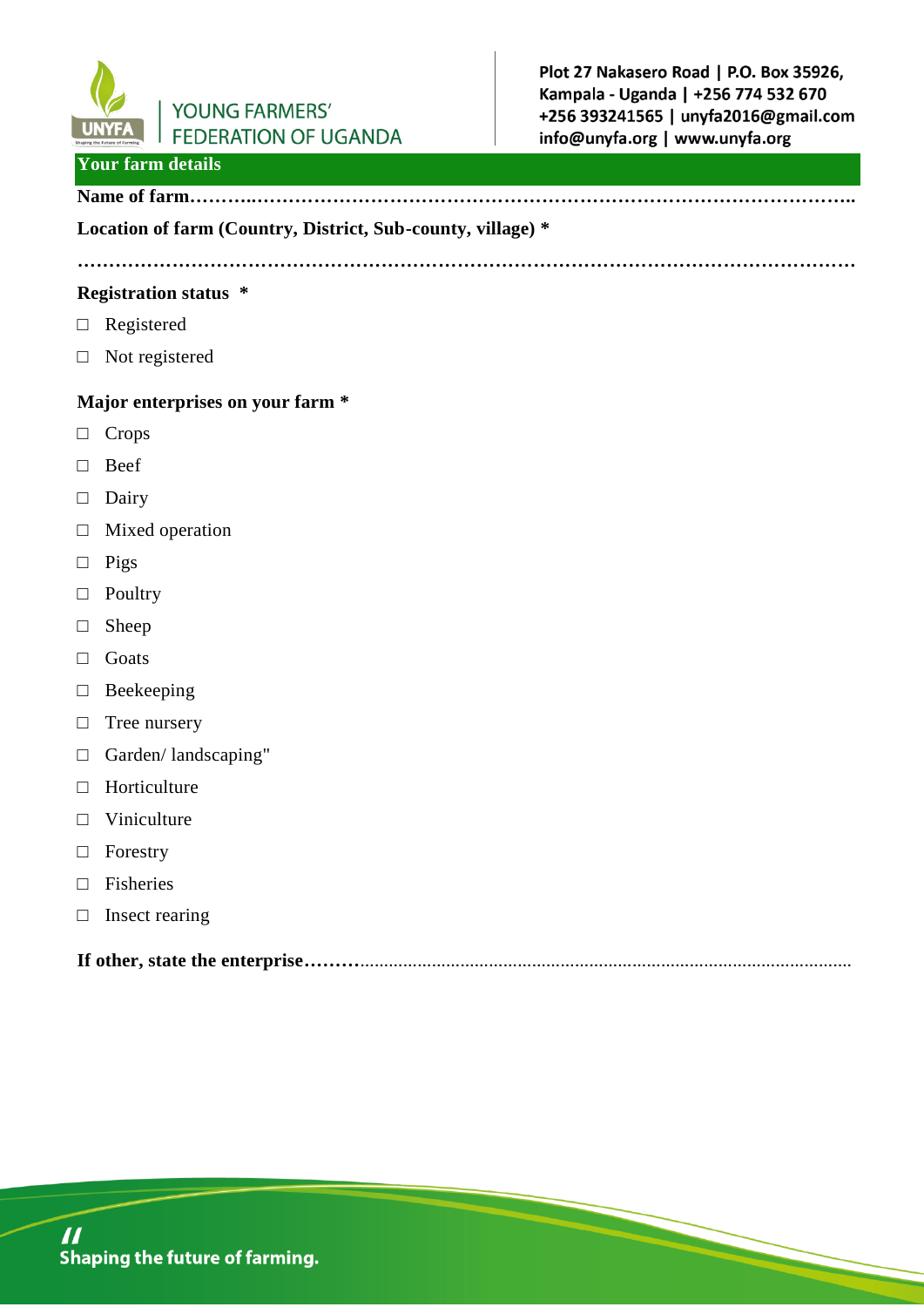

#### **Education and professional qualifications**

### *Highest education Level \* (Select one)*

- PhD
- Masters/Graduate
- Under graduate
- Diploma
- Post Graduate Diploma
- Certificate
- Tertiary/Vocational
- A'level
- O'level
- Primary

### **Institution \***

*State institution/school where you attained your highest level of education*

**………………………………………………………………………………………………………… …………………………………………………………………………………………………………**

#### **Program/course \***

**………………………………………………………………………………………………………… …………………………………………………………………………………………………………**

#### **Additional Professional Qualification**

*List any other qualification*

**…………………………………………………………………………………………………………**

## **…………………………………………………………………………………………………………**

#### **Work Experience**

**List work experiences stating; Job position, Duration, Roles and Responsibility \***

**…………………………………………………………………………………………………………… …………………………………………………………………………………………………………… …………………………………………………………………………………………………………… …………………………………………………………………………………………………………… …………………………………………………………………………………………………………… ……………………………………………………………………………………………………………**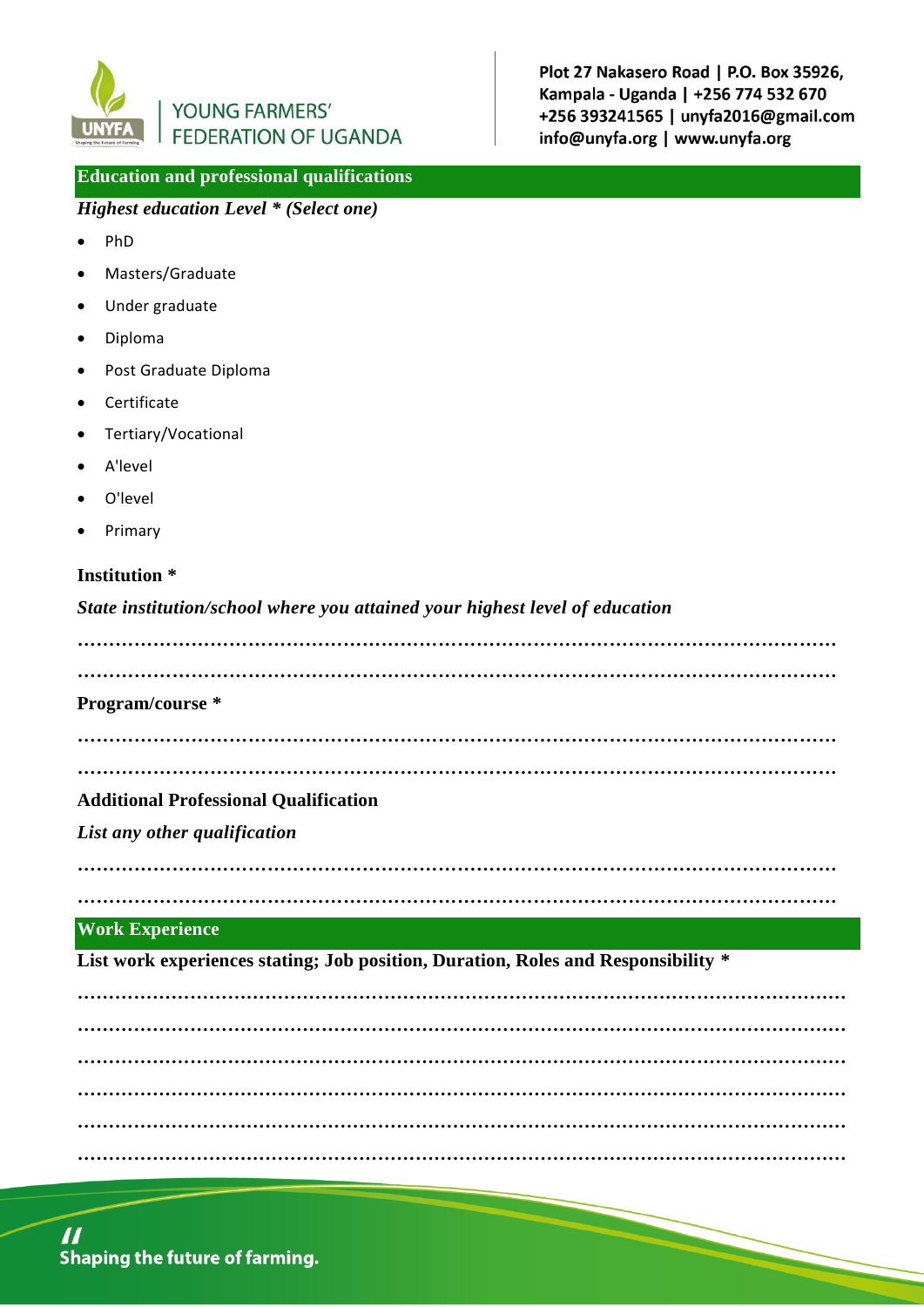

# **Internship Placement Choices**

*Select your choices from 1st choice to 3 rd choice (Select utmost one for each)*

#### **1st Choice \***

- Crop
- Mixed farming
- Horticulture and direct marketing
- Dairy
- Piggery
- Poultry
- Agroforestry
- Viniculture
- Renewable energy
- Landscaping
- Apiary
- Fisheries
- Insects rearing

#### **2nd Choice \***

- □ Crop
- □ Mixed farming
- $\Box$  Horticulture and direct marketing
- □ Dairy
- □ Piggery
- □ Poultry
- □ Agroforestry
- □ Viniculture
- □ Renewable energy
- □ Landscaping
- □ Apiary
- □ Fisheries
- □ Insects rearing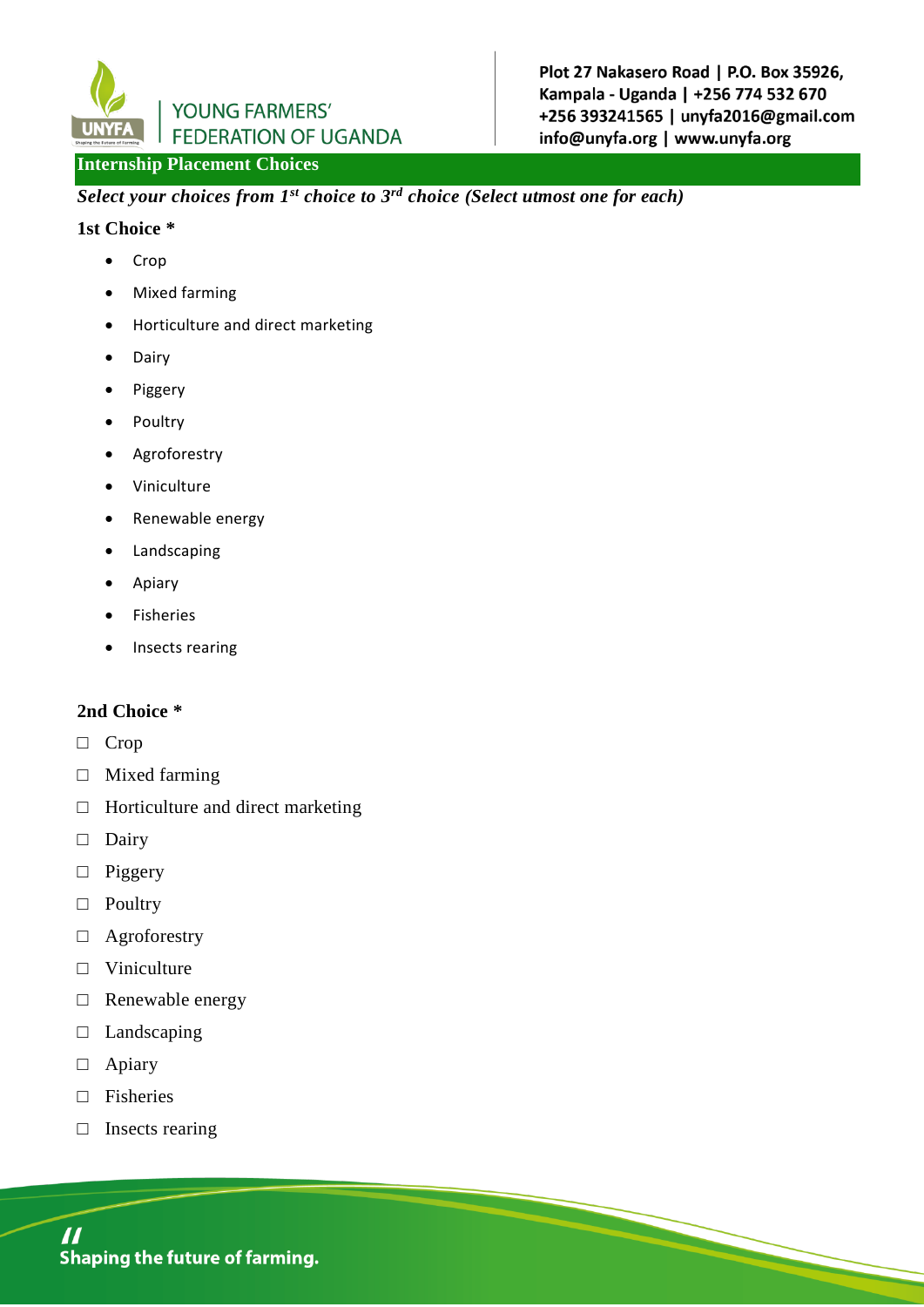

#### **3rd Choice \***

- □ Crop
- □ Mixed farming
- $\Box$  Horticulture and direct marketing
- □ Dairy
- □ Piggery
- □ Poultry
- □ Agroforestry
- □ Viniculture
- □ Renewable energy
- □ Landscaping
- □ Apiary
- □ Fisheries
- □ Insects rearing

### **Skills**

#### **Driving skills \***

- □ Tractor
- □ Truck
- □ Car
- □ Motorcycle
- □ Bicycle

### **Language skills***;*

#### *English \**

- □ Very good
- □ Good
- □ Sufficient
- □ Poor

### **Which other foreign languages do you speak?**

- □ German
- □ Swahili
- □ French
- □ Spanish
- □ Italian
- □ Dutch
- □ Chinese
- □ Other:………………………………….

Plot 27 Nakasero Road | P.O. Box 35926, Kampala - Uganda | +256 774 532 670 +256 393241565 | unyfa2016@gmail.com info@unyfa.org | www.unyfa.org